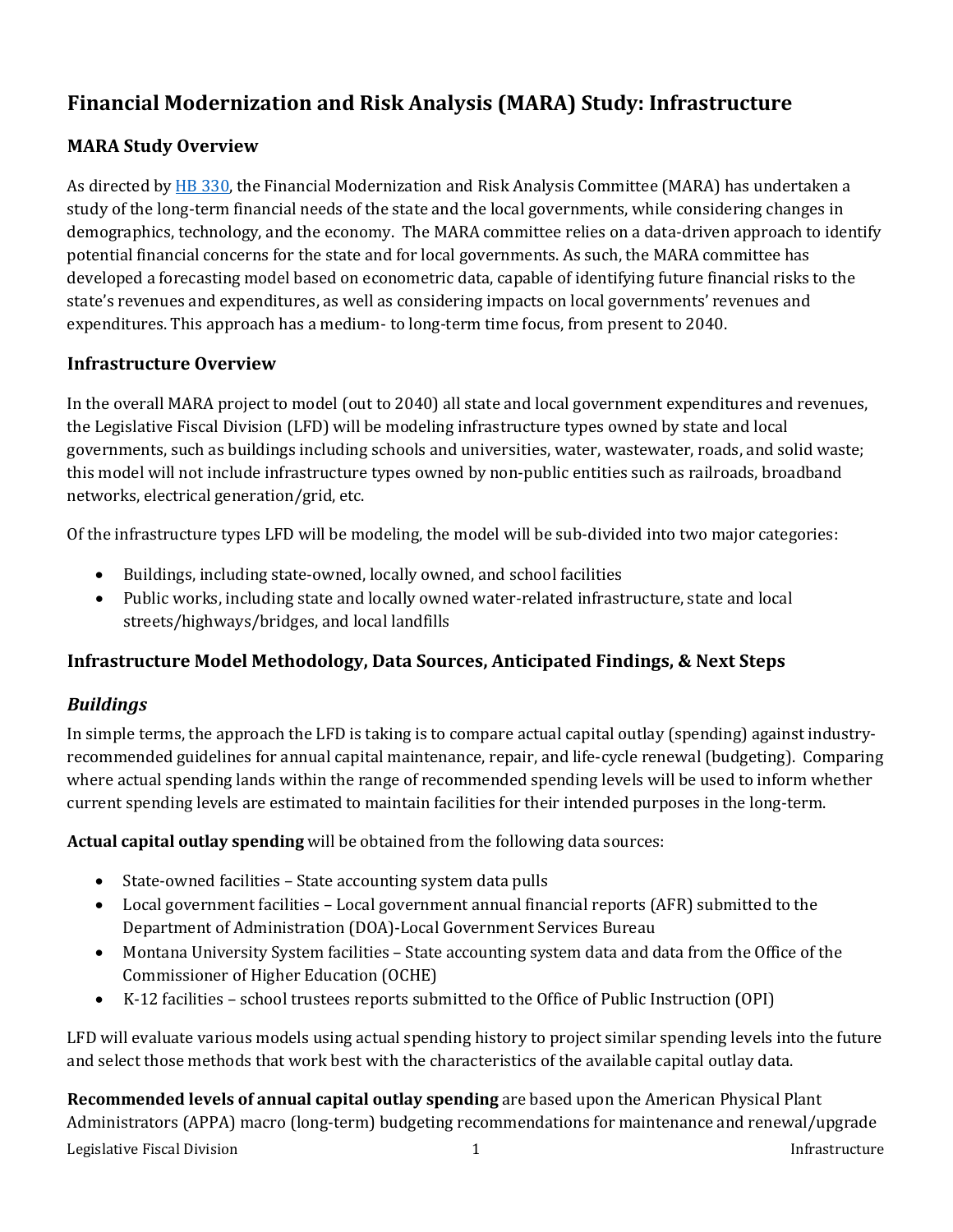of facilities throughout their life cycles. LFD research has concluded that the APPA recommendations are currently the standard best management practice for K-12, university, and government-owned facilities.

The APPA recommendations set a range for annual spending on capital renewal and deferred maintenance at between 1.5% and 2.5% of current replacement value [\(APPA BOK Resources,](https://www.appa.org/bok/) Reference part II, Operations and Maintenance[, Capital Renewal and Deferred Maintenance\)](https://www.appa.org/bok/capital-renewal-and-deferred-maintenance/#cost-of-owning-facilities). This range is meant to represent capital outlay spending only and does not include recommended spending levels for ongoing routine maintenance, the systematic day-to-day maintenance to prevent or control the rate of deterioration of facilities that is funded from institution/agency operation budgets (typically recommended at 1-1.5%).

**To compare actual spending against recommended levels** of spending, a basis of current replacement values (CRV) for facilities within each governmental type is needed. The following data sources will be used for CRV:

- State-owned facilities State of Montana commercial property valuation schedule compiled by Department of Administration/Risk Management & Tort Division
- Local government facilities/Cities & Towns Montana Municipal Interlocal Authority (MMIA) property valuation schedules
- Local government facilities/Counties Montana Association of Counties Joint Powers Insurance Authority (JPIA) property valuation schedules
- Montana University System facilities State of Montana commercial property valuation schedule compiled by DOA/Risk Management & Tort Division
- K-12 facilities Montana Schools Group Insurance Authority (MSGIA) property valuation schedules

LFD will be evaluating how to model CRV growth of each sector into the future considering inflationary impacts, population growth, and other factors.

**Initial findings** will be based upon an evaluation of projected actual annual spending through 2040 as a percentage of CRV, compared to the recommended annual spending range. The bounds of the recommended funding levels would define the recommended spending range, and the actual or projected actual spending would be plotted to see if it will be within the recommended range or not.

**Potential follow-up work** and items for further consideration in the modeling for buildings may include what to do about identified areas of major capital investments in new facilities (for example, Department of Corrections Master Plan); what other sectors may see a growth in inventory (new construction) due to population growth projections; is inflation causing a lag in CRV data (low valuations).

## *Public Works*

For the model, public works-related infrastructure includes water, wastewater, roads/bridges, and solid waste facilities. The basic modeling approach is to project capital outlay expenditure and estimated revenue or project funding in comparison to projected funding levels needed to bring the various infrastructure types to good condition. This approach varies slightly among the different types of public work infrastructure, based on the data available. This section will be divided by system ownership (local vs. state) and then by type.

Local Public Works Infrastructure

*Water and Wastewater*

Legislative Fiscal Division **1986** 2 2 2 Infrastructure **Infrastructure**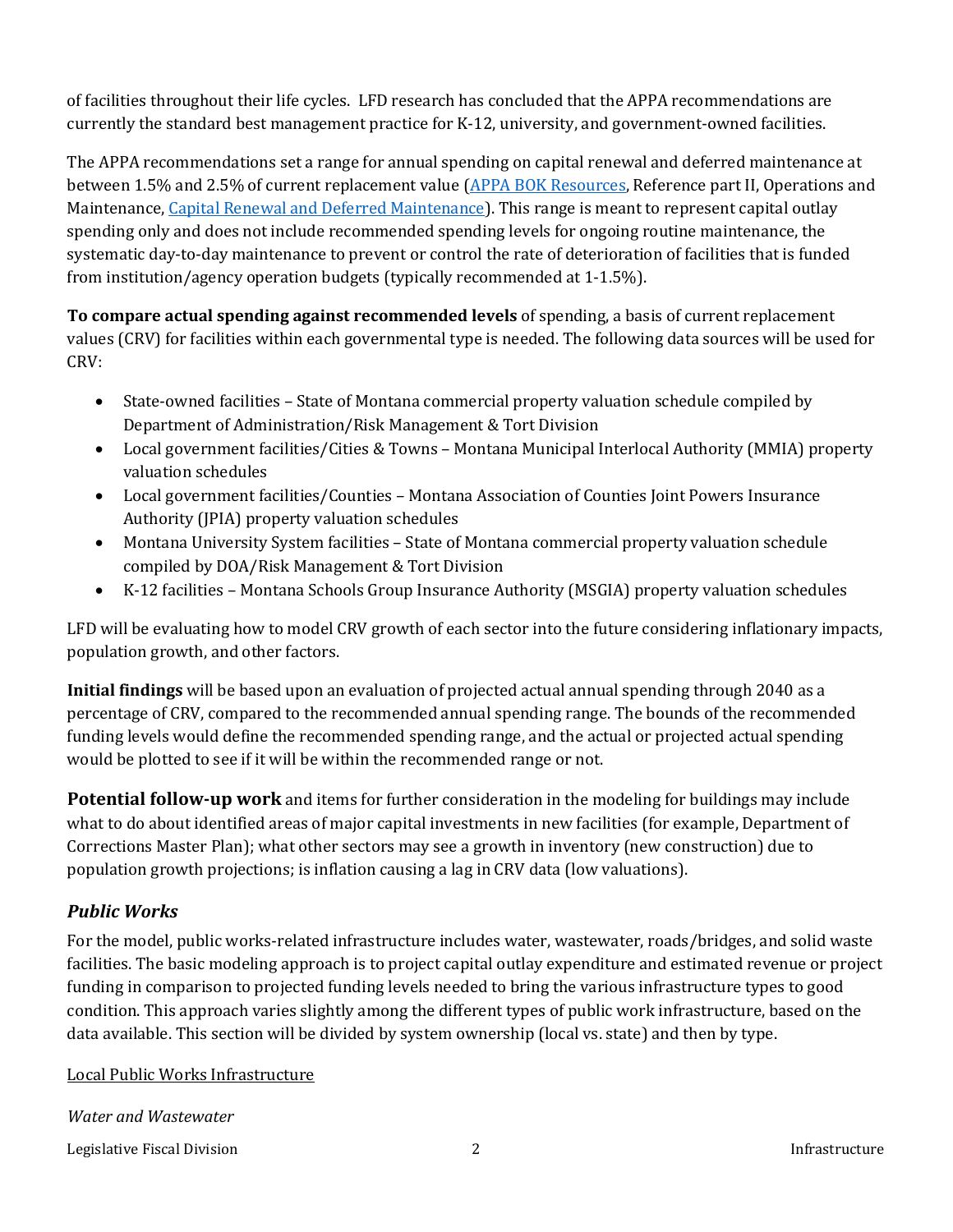Local water and wastewater infrastructure includes:

- Drinking water and wastewater systems owned and operated by cities, towns, and special districts
- Montana's four regional water systems
- St. Mary's/Milk River project

The modeling approach for local drinking water and wastewater systems is the basic approach described previously for public works in general. The United States Environmental Protection Agency (US EPA) used a similar methodology in their 2002 clean water and drinking water infrastructure gap analysis study, which aimed to identify the existence of a quantifiable gap between investment needs over a 20-year period and current spending, as well as the rate of growth in spending needed to help close that gap.[1](#page-2-0)

The regional water systems and the St. Mary's/Milk River project will be included in the model because they are funded, in part, by state and local funding and because they impact, supply, or are integrated with municipal water systems. These projects are somewhat different in nature to the local drinking water and wastewater systems, in that these are large, multi-system, multi-phase projects in various stages of completion or needing replacement/rehabilitation, as in the case of St. Mary's. The modeling approach for these projects is to project spending needed for the cost of completion or replacement/rehabilitation of the system and then compare to current spending and funding levels to determine funding adequacy and the gap between needed spending and available funds.

**Actual capital outlay spending** will be obtained from the following data sources:

- Local government annual financial reports (AFR) submitted to the DOA-Local Government Services Bureau, including property tax information related to special districts
- State payments, including grant payments (state accounting system)
- Loan payment information from the Department of Natural Resources and Conservation (DNRC)
- State revolving fund loans
- Federal funding expenditure and federal cost share estimates; American Rescue Plan Act (ARPA) funding and Bipartisan Infrastructure Law (BIL) estimated expenditure may be included, if relevant to the modeling

**Revenue** by type (local, state, federal) will be obtained from the following data sources:

- State revolving loan fund project cost and funding source tables from DNRC
- State-funded project grant requests, which include funding sources
- DNRC water and wastewater rate comparison studies, conducted biennially
- Federal cost share percentages for the regional water system projects and St. Mary's

**Investment needed** will be obtained from the following data sources:

• ARPA water and sewer grant requests from competitive and minimum allocation funding opportunities, particularly unfunded project applications

<span id="page-2-0"></span><sup>1</sup> <https://nepis.epa.gov/Exe/ZyPDF.cgi/901R0200.PDF?Dockey=901R0200.PDF>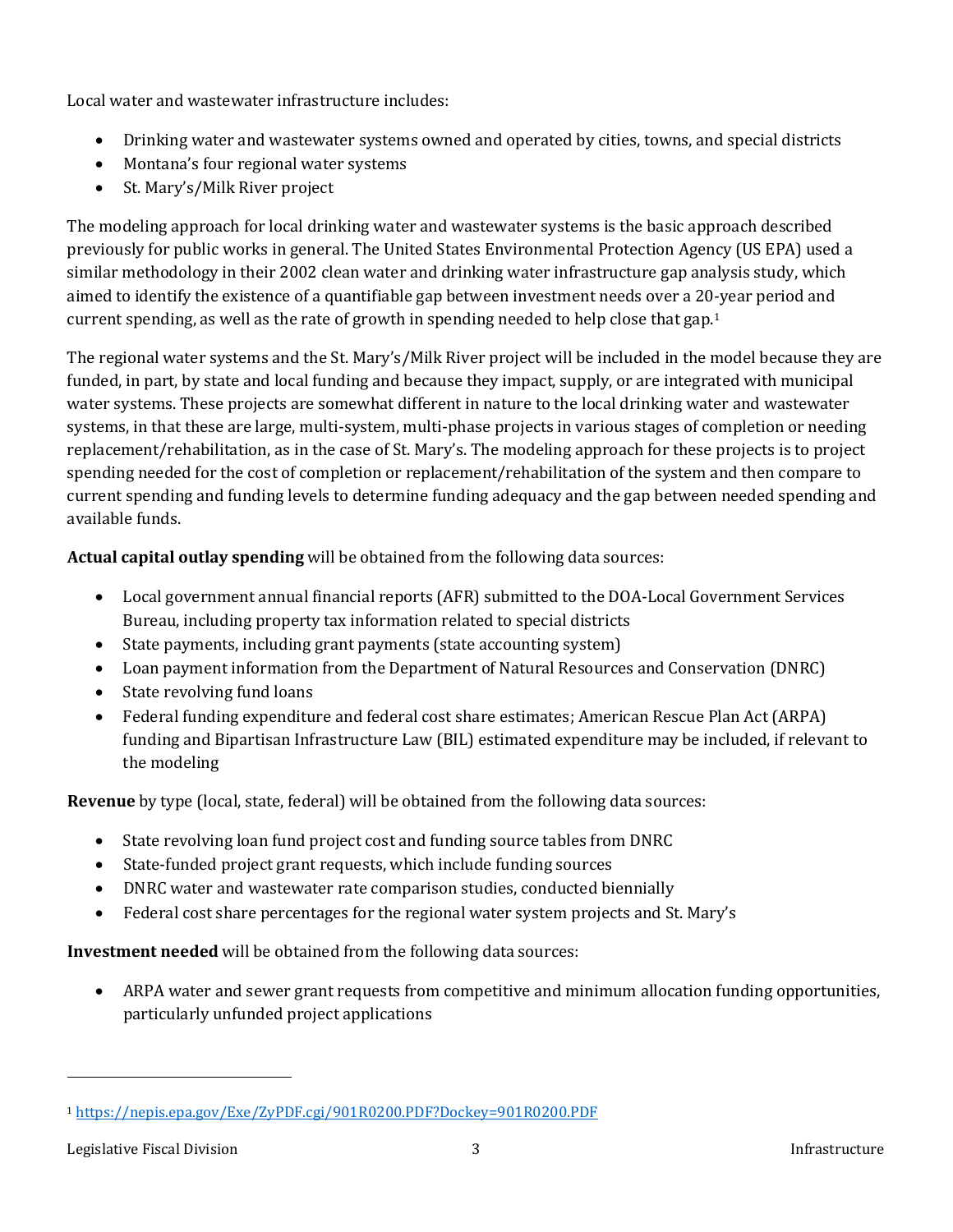- Intended use plans submitted to the Montana Department of Environmental Quality (DEQ) for potential projects for the state revolving loan funds
- Cost estimates for the regional water systems, which are updated regularly by the DNRC
- An engineering study and cost estimate for the St. Mary's/Milk River project from the DNRC. This study, which is from 2010, is somewhat dated, however, it covers the complete system and will be indexed to current dollars

LFD will be evaluating how to model growth in spending and growth in investment needs into the future, considering inflationary impacts, population growth, and other factors.

**Initial findings** will be based on evaluation of projected annual spending through 2040, revenue sources to fund that spending, in comparison to anticipated needs. It is anticipated that the model will show pressure on the various revenue components due to rising costs needed to maintain infrastructure in light of inflation and aging systems, as expressed by investment needs. If, for example, federal and state funding are shown to be relatively flat into the future (not increasing with inflation due to funding constraints), increasing costs will, therefore, put additional pressure on local funding.

#### *Local Roads*

Cities and counties are responsible for construction and maintenance of locally owned roads, highways, and bridges in Montana. The modelling approach for local roads is to determine and project capital outlay expenditure and revenues for roads and bridges; this data will be shown in comparison to projected funding needed to maintain roads and bridges. Actual condition data is not available for locally owned and maintained roads; however, the Montana Department of Transportation (MDT) has the number of miles of local roads and both the number and square footage of local bridges. Those numbers will be calculated in relation to costs identified in MDT's transportation asset management plan for pavement maintenance (per lane mile costs) and bridge rehabilitation (costs per square feet) in order to maintain assets, as shown in the following charts. This calculation will show estimated need for local roads.

| <b>Scope</b>                       | <b>Treatment</b>   | Cost per<br>lane mile | <b>Years Gained</b><br>per lane mile | <b>Annual Cost</b><br>per lane mile |
|------------------------------------|--------------------|-----------------------|--------------------------------------|-------------------------------------|
| <b>Light Preservation</b>          | <b>Crack Seal</b>  | \$4,600               | 3                                    | \$1,500                             |
|                                    | <b>Chip Seal</b>   | \$21,000              |                                      | \$3,000                             |
| Resurfacing                        | Microsurface       | \$56,300              |                                      | \$8,000                             |
|                                    | Overlay            | \$116,700             | 12                                   | \$9,700                             |
|                                    | <b>Minor Rehab</b> | \$140,300             | 12                                   | \$11,700                            |
| Structural/ Capacity/<br>Geometric | Major Rehab        | \$291,600             | 15                                   | \$19,400                            |
|                                    | Reconstruction     | \$631,800             | 20                                   | \$31,600                            |

### Table 5-1 Pavement Treatment Cost Effectiveness (2017)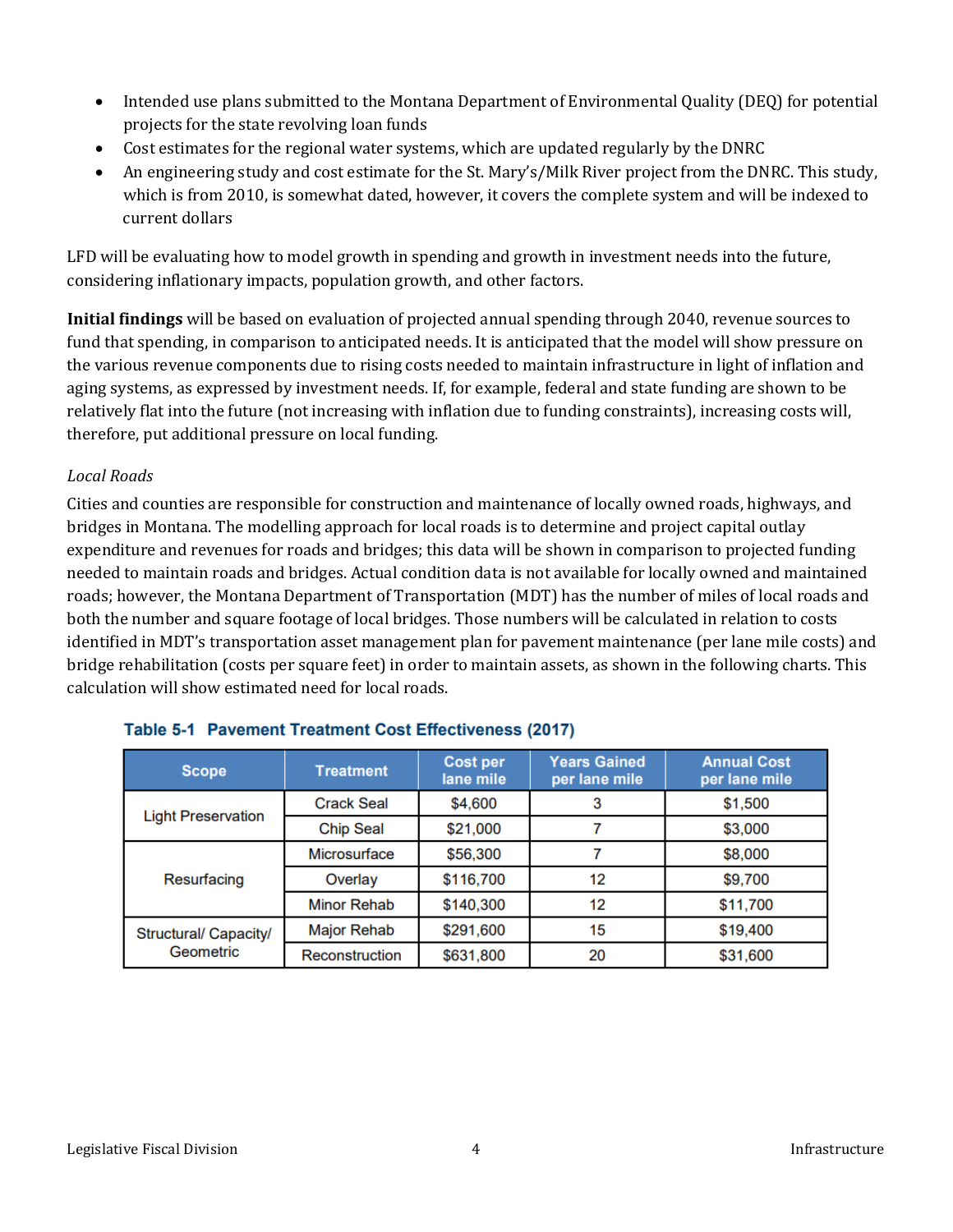| <b>Rehabilitation</b>                                |      |                      |  |  |  |
|------------------------------------------------------|------|----------------------|--|--|--|
| <b>Activity</b>                                      | Year | Cost $(\hat{\pi}^2)$ |  |  |  |
| <b>New Construction</b>                              | 0    | \$150                |  |  |  |
| <b>Deck Rehabilitation</b>                           | 20   | \$20                 |  |  |  |
| Joint Replacement                                    |      | \$1                  |  |  |  |
| <b>Deck Replacement</b>                              | 40   | \$60                 |  |  |  |
| <b>Deck Rehabilitation</b><br>(Mill & Thick Overlay) | 60   | \$20                 |  |  |  |
| Joint Replacement                                    |      | \$1                  |  |  |  |
| <b>Deck Replacement</b>                              | 80   | \$60                 |  |  |  |
| <b>Replace Bridge</b>                                | 100  |                      |  |  |  |
| <b>Net Present Value</b>                             |      | \$312                |  |  |  |
|                                                      |      |                      |  |  |  |

### Table 5-2 Rehabilitation Versus Preservation Life Cycle Planning Costs

| <b>Preservation</b>                                  |      |                         |  |  |  |
|------------------------------------------------------|------|-------------------------|--|--|--|
| Activity                                             | Year | Cost (ft <sup>2</sup> ) |  |  |  |
| <b>New Construction</b>                              | 0    | \$150                   |  |  |  |
| <b>Preservation Treatment</b>                        | 10   | \$7                     |  |  |  |
| <b>Preservation Treatment</b>                        | 20   | \$7                     |  |  |  |
| Joint Replacement                                    |      | \$1                     |  |  |  |
| <b>Preservation Treatment</b>                        | 30   | \$7                     |  |  |  |
| <b>Deck Rehabilitation</b><br>(Mill & Thick Overlay) | 40   | \$20                    |  |  |  |
| Joint Replacement                                    |      | \$1                     |  |  |  |
| <b>Preservation Treatment</b>                        | 50   | \$7                     |  |  |  |
| <b>Preservation Treatment</b>                        | 60   | \$7                     |  |  |  |
| Joint Replacement                                    |      | \$1                     |  |  |  |
| <b>Preservation Treatment</b>                        | 70   | \$7                     |  |  |  |
| <b>Deck Rehabilitation</b>                           | 80   | \$20                    |  |  |  |
| Joint Replacement                                    |      | \$1                     |  |  |  |
| Replace Bridge                                       | 100  |                         |  |  |  |
| <b>Net Present Value</b>                             |      | \$236                   |  |  |  |

Additionally, LFD will be evaluating costs of maintaining gravel roads, as there are a large number of county roads that are gravel. Depending on data availability, sidewalks and alleys in cities and towns may or may not be included in the model.

**Actual capital outlay spending** will be obtained from the following data sources:

- Local government annual financial reports (AFR) submitted to the DOA-Local Government Services Bureau
- Bridge and Road Safety and Accountability Act (BARSAA) gas tax funding this data includes specific projects and cost estimates

**Revenue** by type (local, state, federal) will be obtained from the following data sources:

- Department of Transportation (MDT) data on gas tax distributions to local governments. This includes both the set-aside funding from under 15-70-101, MCA and the BaRSAA funding which is distributed in accordance with 15-70-127, MCA
- Montana Coal Endowment Program bridge grants
- Property tax data related to roads

**Investment needed** will be calculated as describing using the following data sources:

- MDT data for locally owned and maintained road miles and number and square footage of bridges
- Estimated cost of gravel per mile for county gravel roads
- MDT transportation asset management plan costs of maintaining roads and bridges

LFD will be evaluating how to model growth in spending and growth in investment needs into the future, considering inflationary impacts and other factors.